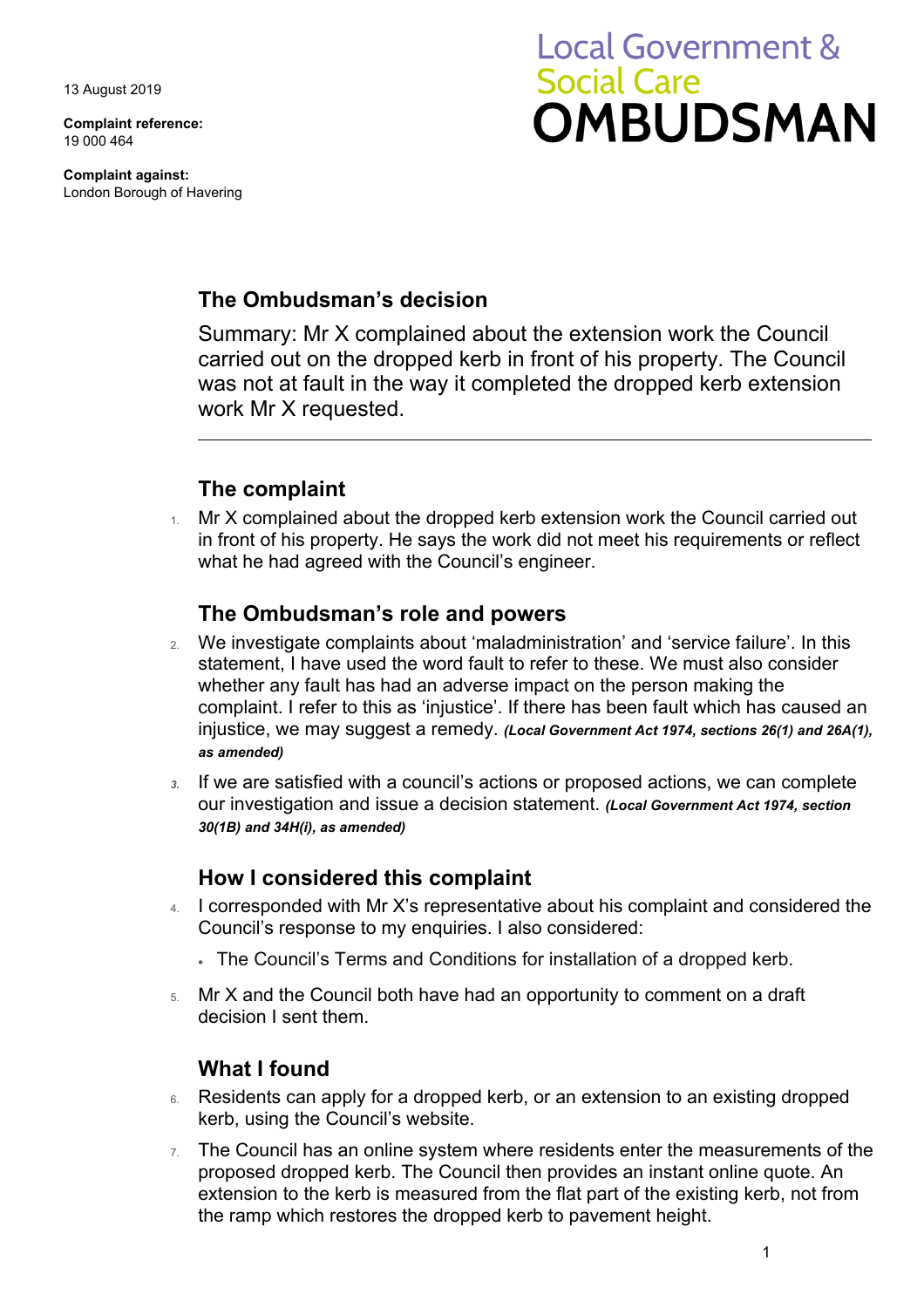- 8. Residents must pay a fee when they apply to the Council for a dropped kerb, or an extension. At the time of Mr X's application, the fee was £50.
- 9. Once the Council receive the application, it arranges a site meeting between the Council states the engineer draws out the proposed work in paint on the give to the crew who complete the work. applicant and a Council engineer to agree the work required and the cost. The pavement. The engineer also confirms the measurements in writing which they
- 10. After the site visit, the Council sends the applicant a letter to confirm the proposed work and request payment. This letter states the applicant should check that the paint markings on the pavement are correct. It says it cannot make changes after it has completed the work.
- 11. The Council states any work on pavements must be completed by the Council and not by an applicant's own contractor.

### **What happened**

 $\overline{a}$ 

- existing dropped kerb. He estimated the depth of the pavement to be one metre. 12. Mr X got an online quote from the Council for a two-metre extension to his The Council's online estimated cost was £300.
- 13. Mr X submitted his application for a kerb extension on 6 October 2018 and paid the £50 application fee.
- application. In this meeting, the Council's engineer said Mr X agreed to a 1.05 was shorter than the two-metre extension Mr X wanted, but he opted for a shorter extension due to the cost. The Council's engineer also measured the depth of Mr X's pavement to be 2.54 metres. The Council said that it marked up the 14. On 17 October 2018 the Council's engineer met with Mr X on site to discuss his metre extension, which included a 0.45 metre ramp, at a cost of £400.05. This proposed work on the pavement. Mr X said he is adamant there were no markings.
- 15. On the same day, the Council sent a letter to Mr X to confirm the quoted price and measurements of the work. It also asked Mr X to check the markings on site before paying, as mistakes could not be changed later.
- the Council completed the work. 16. Mr X paid the Council £400.05 on 18 October 2018 and on 16 November 2018
- 17. Mr X was unhappy with the results of the work, as the dropped kerb did not extend as far as he wanted. He tried to contact the Council to discuss this but after getting no reply he submitted a complaint.
- 18. The Council provided its stage one complaint response on 7 December 2018. It told Mr X he had agreed to a smaller extension of 1.05 metres with the Council's engineer. It also said it had measured the completed extension to be 1.1 metres, 50 millimetres larger than agreed. The Council concluded that Mr X had got what he paid for and it did not uphold his complaint.
- down to a misunderstanding between Mr X and the engineer. As a gesture of 19. Mr X took his complaint to stage two of the procedure on 4 January 2019 and the Council provided its response on 21 January 2019. It reaffirmed the reasoning of its stage one response and told Mr X that it had sent him a letter before the work was carried out, advising him to check the markings on site were correct before he paid for the work. The Council did not uphold Mr X's complaint, but it did acknowledge that he thought the extension would extend further and put this